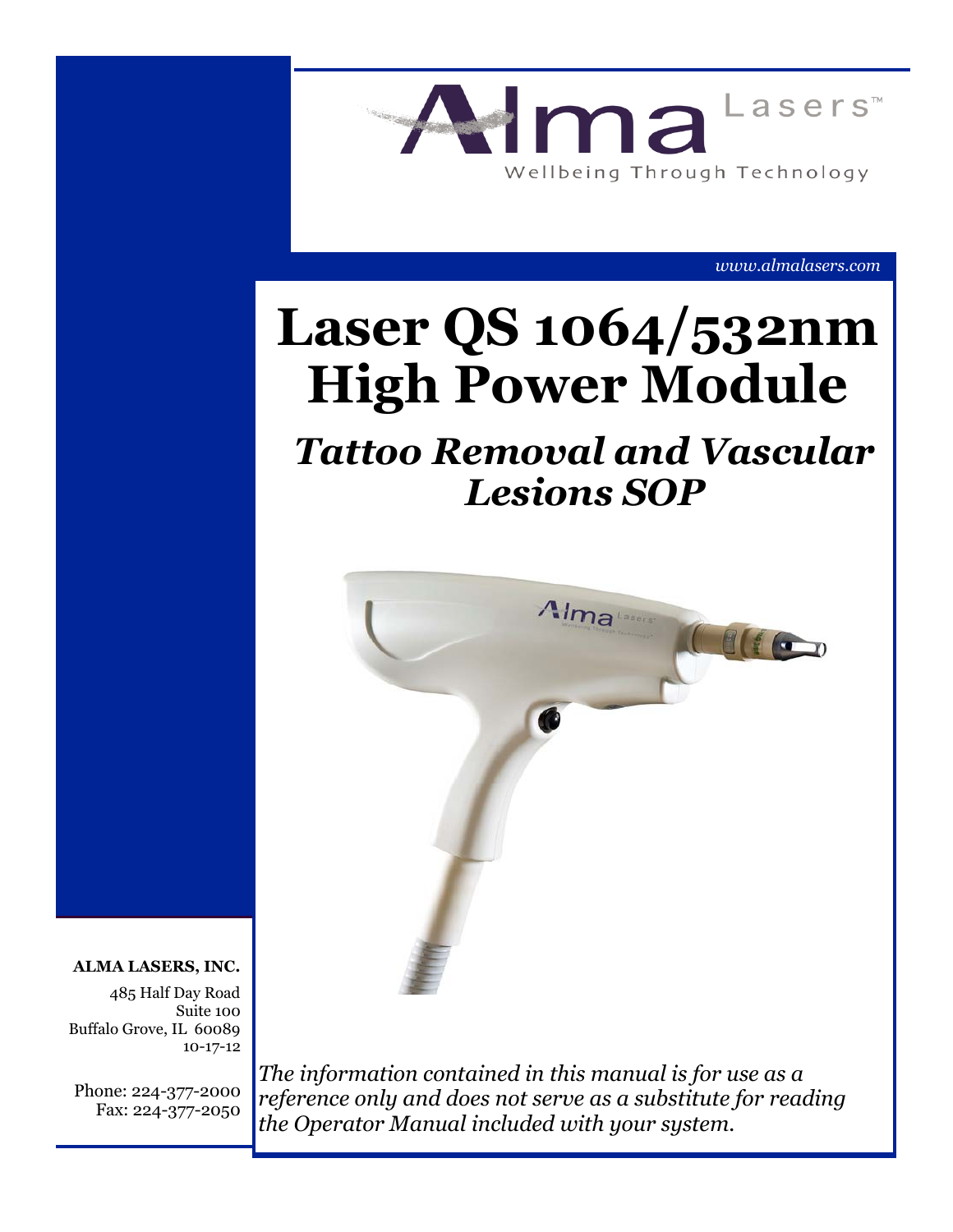# *Chapter Contents*

| QS 1064/532nm High Power Module Description          | $\boldsymbol{1}$ |
|------------------------------------------------------|------------------|
| Laser QS 1064/532nm High Power Module Specifications | $\boldsymbol{1}$ |
| <b>Standard Tip Module Specifications</b>            | $\boldsymbol{1}$ |
| 532nm KTP tip Module Specifications                  | $\boldsymbol{1}$ |
| QS 1064/532nm High Power Module Operating Screen     | $\overline{2}$   |
| QS 1064/532nm High Power Module Clinical Guide       | $\overline{2}$   |
| <b>Indications for Use</b>                           | $2 - 4$          |
| Pre-Treatment                                        | $4 - 5$          |
| Treatment                                            | 6                |
| <b>Suggested Setup Parameters</b>                    | 7                |
| <b>Post-Treatment Care</b>                           | 7                |
| Follow-Up                                            | 8                |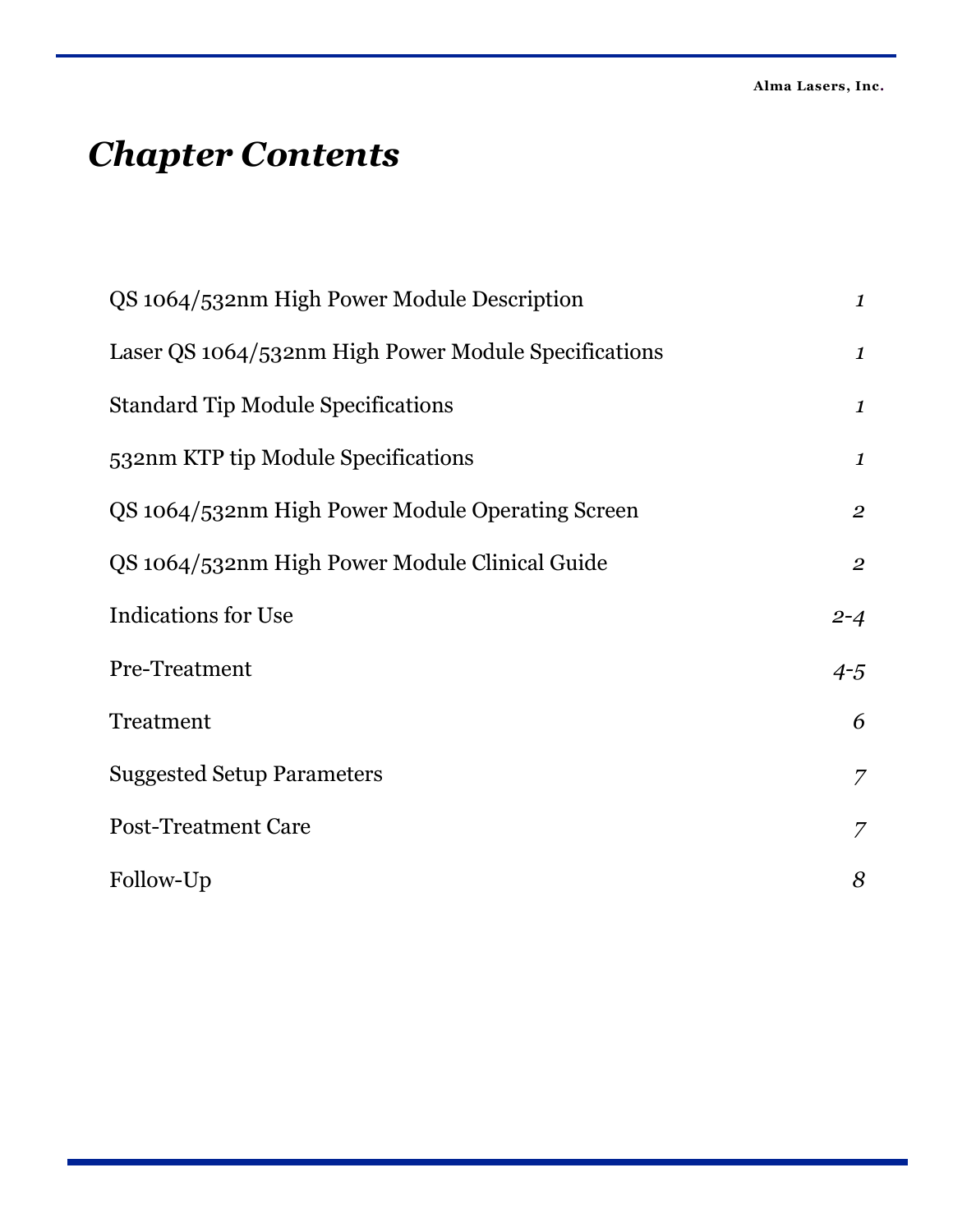# *QS 1064/532nm High Power Module Description*

The Laser QS 1064/532nm module has a high-power targeted laser module for the noninvasive removal of various colored tattoos, as well as deep and superficial, benign pigmented lesions.

The module can be operated in Laser QS or Frequency Doubled (FD) Laser QS modes, depending on the connected tip.

The Laser QS 1064/532nm module is identified by **QS 1064nm** printed on the module.

# *Laser QS 1064/532nm High Power Module*

## *Standard Tip Module Specifications*

- Light Source: Q-Switched Nd:YAG
- Wavelength: 1064nm
- Pulse Width: fixed at 20 nsec
- Spot Size:  $3, 5$  mm
- $\bullet$  Pulse Frequency: 1, 2, 4 Hz
- Energy Density (Fluence): 500 1200 mJ/pulse

# *532nm KTP Tip Module Specifications*

- Light Source: FD Q-Switched Nd:YAG
- Wavelength: 532nm
- Energy Density (Fluence):  $500 1200$  mJ/pulse
- Tip Spot Size 3 mm
- Pulse Width: fixed at 20 nsec
- Pulse Frequency: 1, 2, 4 Hz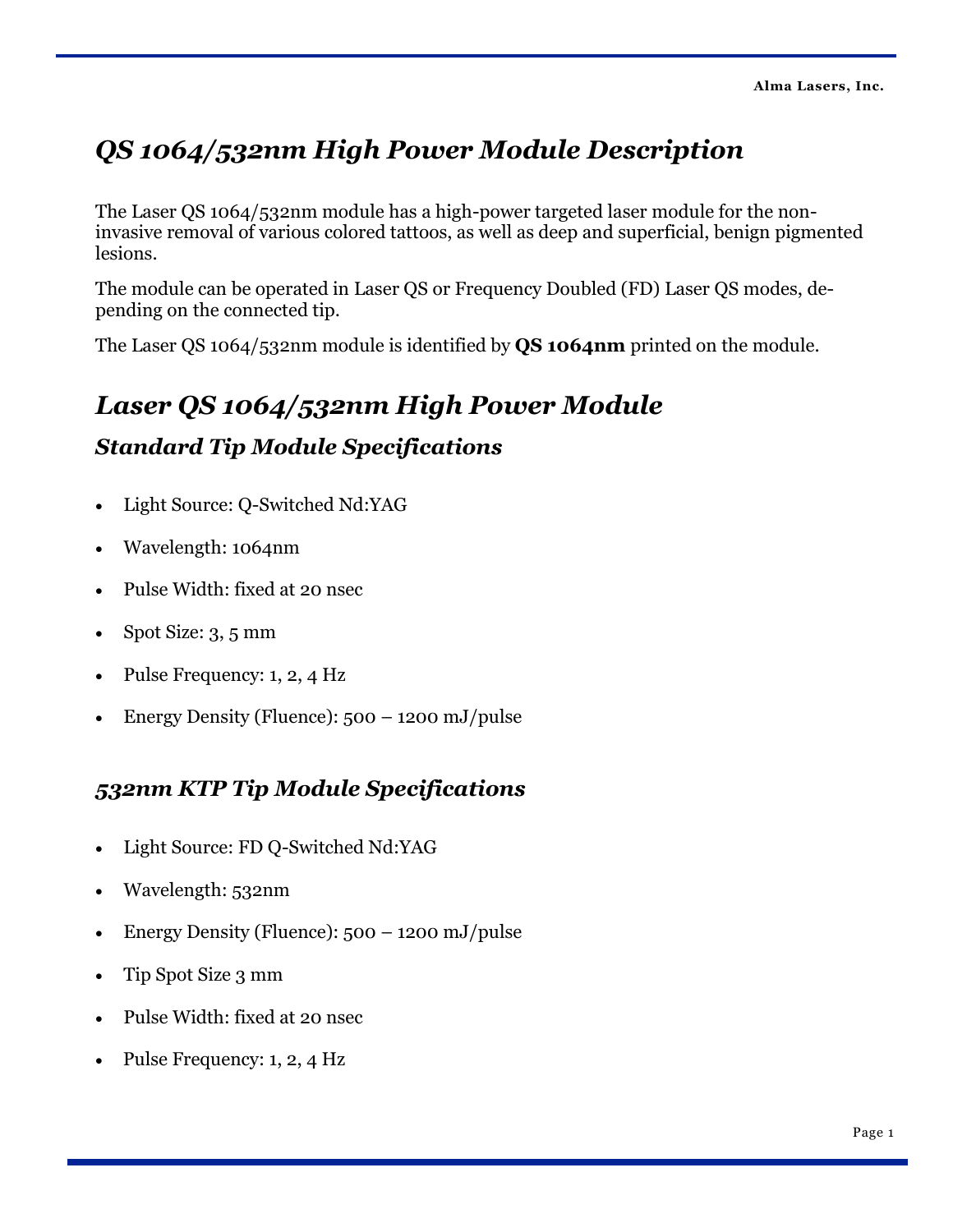# *QS 1064/532nm High Power Module Clinical Guide*

The **Laser QS 1064/532nm (1064nm** and **532nm KTP)** high power module is indicated for tattoo removal and the treatment of benign epidermal pigmented (solar lentigines, nevi of Ota and Ito and Café-au-lait macules) and superficial vascular lesions. The Laser QS 1064nm tip is indicated for the treatment of deep pigmented lesions. The 1064nm and 532nm (bright green light) wavelength and the nanosecond pulse domain is chosen based upon the significant attraction to a dark pigment chromophore while minimizing the nonspecific thermal effects from the primary endogenous chromophores.

#### *Warning*

- **The appropriate protective eyewear should be worn by both the operator and the patient when using this module.**
- **When using the 532nm KTP tip appropriate eyewear protection must be used by both the practitioner and the patient (and anyone else in the room).**
- **Different eyewear is indicated and therefore must be used for the 1064nm vs. the 532nm wavelength.**

### *Indications for Use*

The 532nm Frequency-Doubled (FD) Nd:YAG laser module tips (Q-Switched) is indicated for:

- Incision, excision, ablation, vaporization of soft tissue.
- Tattoo removal:
	- Light blue
	- Yellow
	- Red
	- Green
- Vascular lesions:
	- Hemangiomas (port wine stains/birthmarks, cavernous, cherry, and spider hemangiomas).
	- Angiomas (cherry, spider)
	- Telangiectasia
	- Spider nevi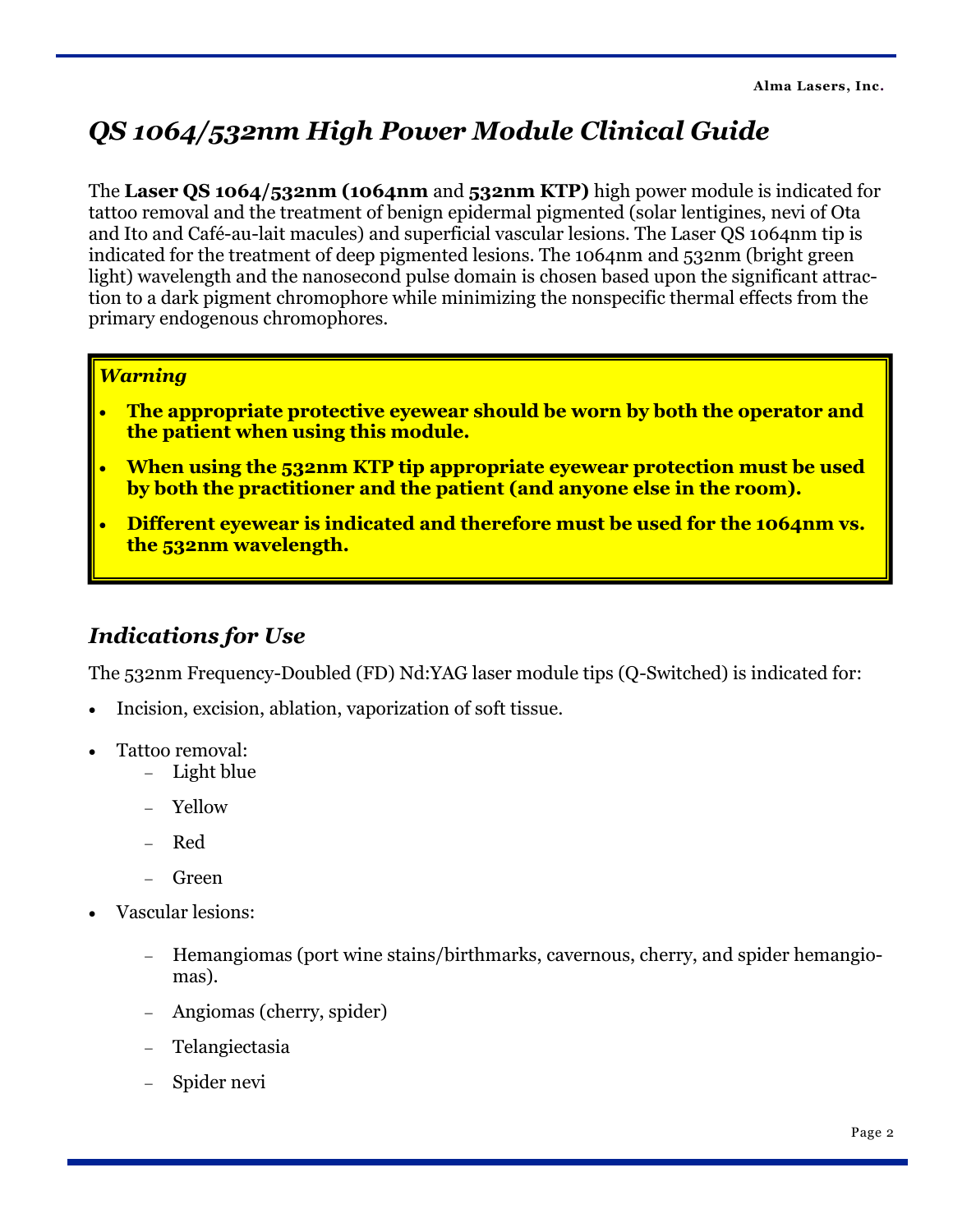- Benign pigmented lesions:
	- Café-au-lait (macules)
	- Lentigines (senile and solar)
	- Freckles (ephelides)
	- Chloasma
	- Nevi
	- Nevus spillus
	- Nevus of Ota
	- Becker's nevi

### *Absolute Contraindications*

- Cellulitis (MRSA)
- Psoriasis
- Lichen Planus
- Lichen Nitidus
- Renal Failure (Acute or Chronic)
- Malignancy
- Multiple Sclerosis
- Vitiligo
- Immunosuppression
- Keloids
- Certain Medications (i.e. Accutane)
- Collagen Vascular Diseases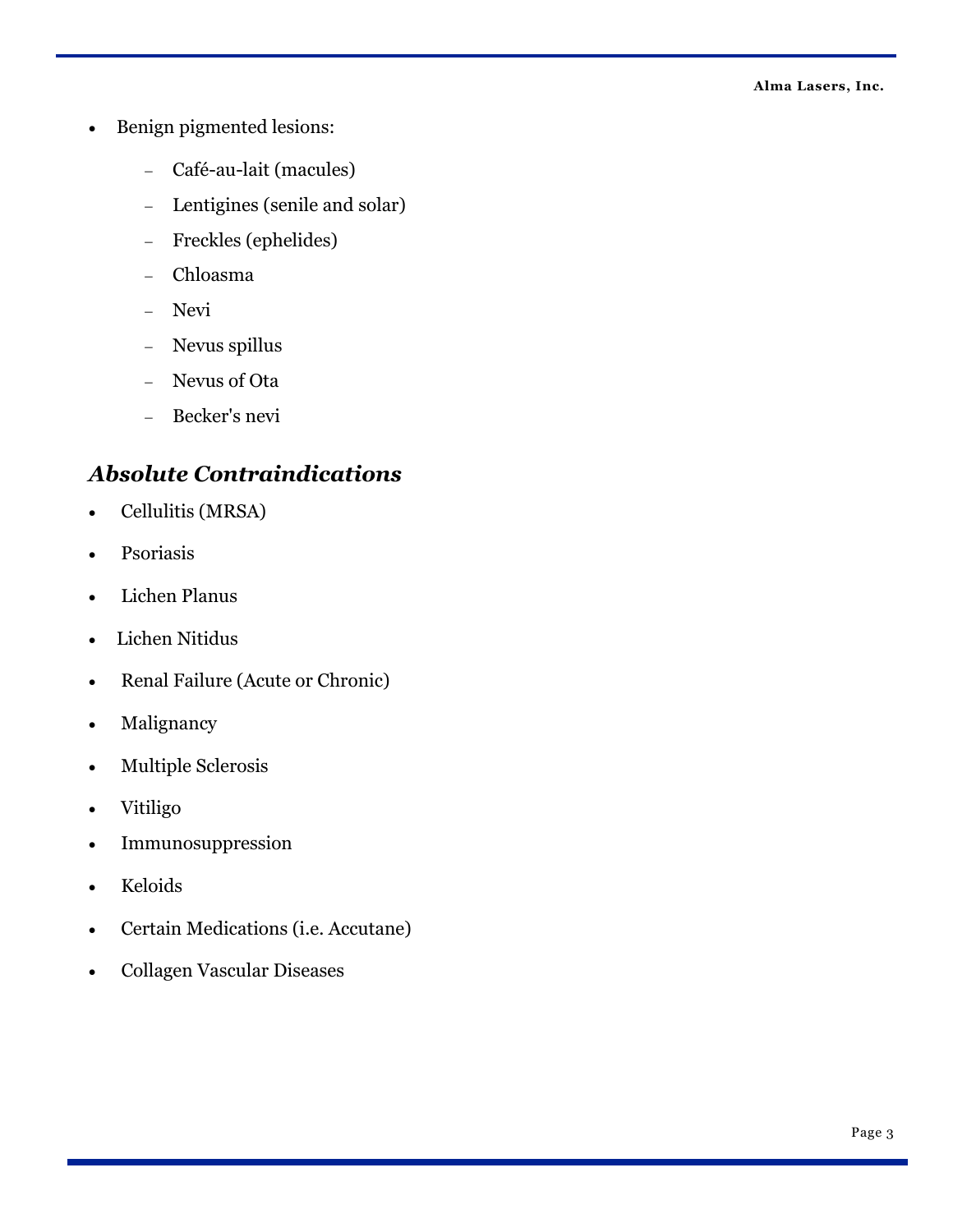### *Relative Contraindications*

- Poorly Controlled Diabetes Mellitus
- Thrombocytopenia
- Peripheral Vascular Disease
- Anemia
- Bleeding Disorders
- Rheumatoid Arthritis/ Juvenile Rheumatoid Arthritis
- Subnormal Intelligence or Psychiatric Disorders
- History of Post-Inflammatory Hyperpigmentation
- Chronic Disease (Crohn's Disease, IBD, etc.)

# *Pre-Treatment*

#### *Assessing the Condition*

The treatment parameters for any given skin condition depend on the skin type and the lesion type, depth and density.

Before treatment the practitioner should conduct a full tattoo patient history: When was the tattoo placed? What inks/dyes were used? Where were the inks mixed together to make the color? Is there any white ink in the tattoo to the patient's knowledge? Has the patient attempted to remove or alter the tattoo previously? If so - how? Has the patient used oral retinoids with in the past year? History of herpes infection or cold sores? History of keloid formation or easy scarring, current suntan, tanning bed or bronze use? Fitzpatrick skin type?

The treatment parameters for tattoos depend on the skin and on the characteristics of the tattoo itself (i.e., professional, amateur or traumatic). Color, depth, skin type, age of the tattoo and density of colors are all important factors when deciding on parameters for tattoo removal. The composition of an amateur tattoo is elemental carbon and the professional - organic dyes mixed with metallic elements. Response rate for tattoo removal is a function of pigment depth, total pigment volume as well as surface area.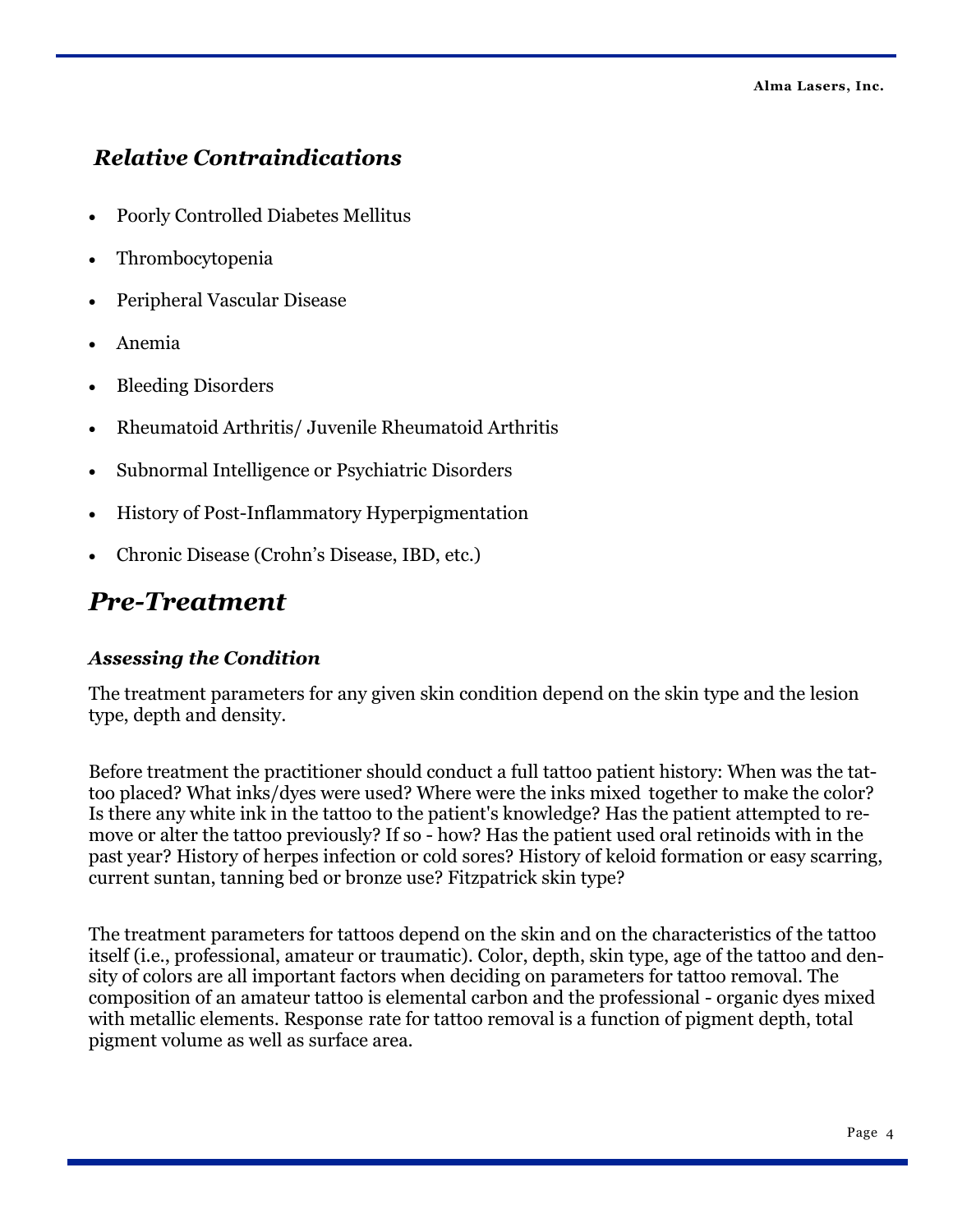# *Pre-Treatment - cont'd*

### *Preparing the Tattoo for Treatment*

Most practitioners will apply a topical anesthetic (i.e. EMLA) on the tattoo area 60 minutes before treatment. This may not be necessary for tattoos that are less dense based upon the design or on the age of the tattoo. The Laser QS HarmonyXL high power module has different spot size tips. It may be desirable to alternate the spot size beginning with a large spot size tip on the first treatment.

### *Skin Test*

Always perform a skin test on the intended treatment area during the first treatment session according to the following parameters. It is important to ensure that the patient is not tanned.

*Warning:* Appropriate protective eyewear protection must be used by both the practitioner and the patient (and anyone else in the room).

#### *Tattoo Removal Skin Test Parameters for Blue, Black & Green Tattoos (standard tips)*

| <b>Skin</b><br><b>Type</b> | <b>Spot Size</b> | <b>Pulse Repetition Rate (Hz)</b> | <b>Energy</b><br>(mJ) | <b>Waiting Period</b> |
|----------------------------|------------------|-----------------------------------|-----------------------|-----------------------|
| $I-IV$                     | $3 \text{ mm}$   | 1,2,4                             | 500-700               | 2 Weeks               |
| I-VI                       | $5 \text{ mm}$   | 1,2,4                             | 800-1000              | 2 Weeks               |

#### *Tattoo Removal Skin Test Parameters for Red Tattoos (KTP tip)*

| <b>Skin</b><br><b>Type</b> | <b>Spot Size</b> | <b>Pulse Repetition Rate (Hz)</b> | <b>Energy</b><br>(mJ) | <b>Waiting Period</b> |
|----------------------------|------------------|-----------------------------------|-----------------------|-----------------------|
| 18111                      | $3 \text{ mm}$   | 1,2,4                             | 500-700               | 2 Weeks               |
| <b>IV-VI</b>               | 3mm              | 1,2,4                             | 400-600               | 2 Weeks               |

*Note:* It is recommended that the patient return for treatment 2 weeks after the skin test.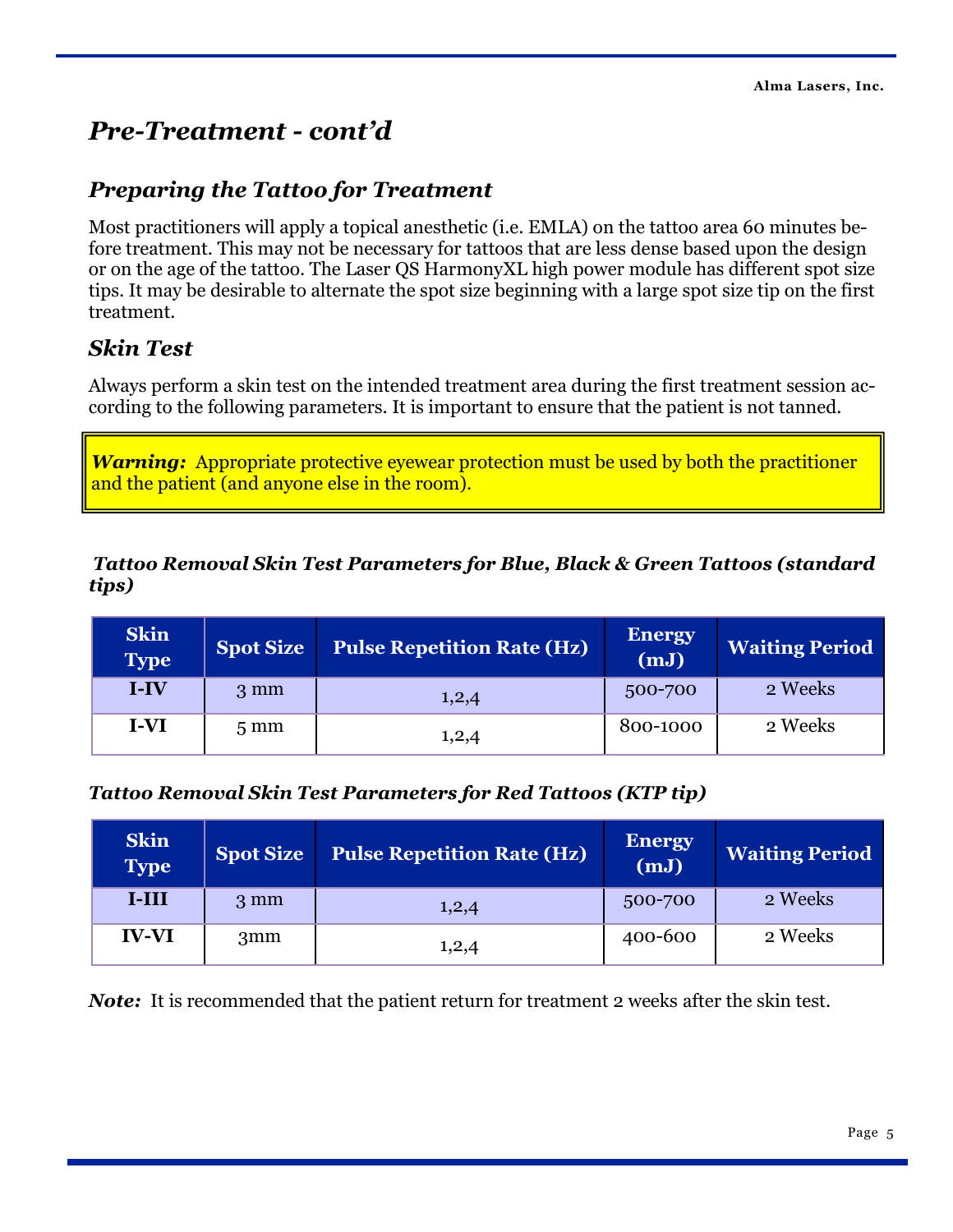# *Treatment*

- 1. Clean and dry the skin to remove the EMLA cream from the tattoo area.
- 2. Appropriate protective eyewear protection must be used by both the practitioner and the patient (and anyone else in the room).
- 3. Place the module perpendicular to the tattooed skin.
- 4. Overlapping should not exceed 10%.
- 5. Set the initial fluence parameter according to the skin test results
- 6. Trigger the Laser QS laser by pressing the footswitch and the module trigger simultaneously.
- 7. Diagnose carefully. Remember: darker skin types take longer to respond than lighter skin types. The desired effect is a change in tattoo color (whitening effect), without changes in the surrounding epidermis.
- 8. If, along with a good response in the tattoo, adverse skin effects occur (such as excessive reddening or swelling in the shape of the lightguide), you should reduce the fluence by 10-20% and attempt to treat in an adjoining area.
- 9. If the skin shows no adverse effects or extended side effects and changes observed in the tattoo color are unsatisfactory, you may increase the fluence.
- 10. After treatment it is recommended to cool the area immediately, apply antibacterial ointment and cover the treated tattoo area with sterile pad gauze.
- 11. Recommended treatment intervals: between eight and twelve weeks.

*Note:* **The Laser QS 1064nm high power module can remove black, blue & green pigmented tattoos with the 1064nm wavelength, and red & brown pigments with the 532nm KTP wavelength.**

*Caution:* It is imperative that the tips and their lenses remain clean and free of debris. The tips and the lenses must be cleaned with a cotton swab and warm water after each treatment. During long treatments, the operator should visually inspect the tip attachment and clean it as necessary.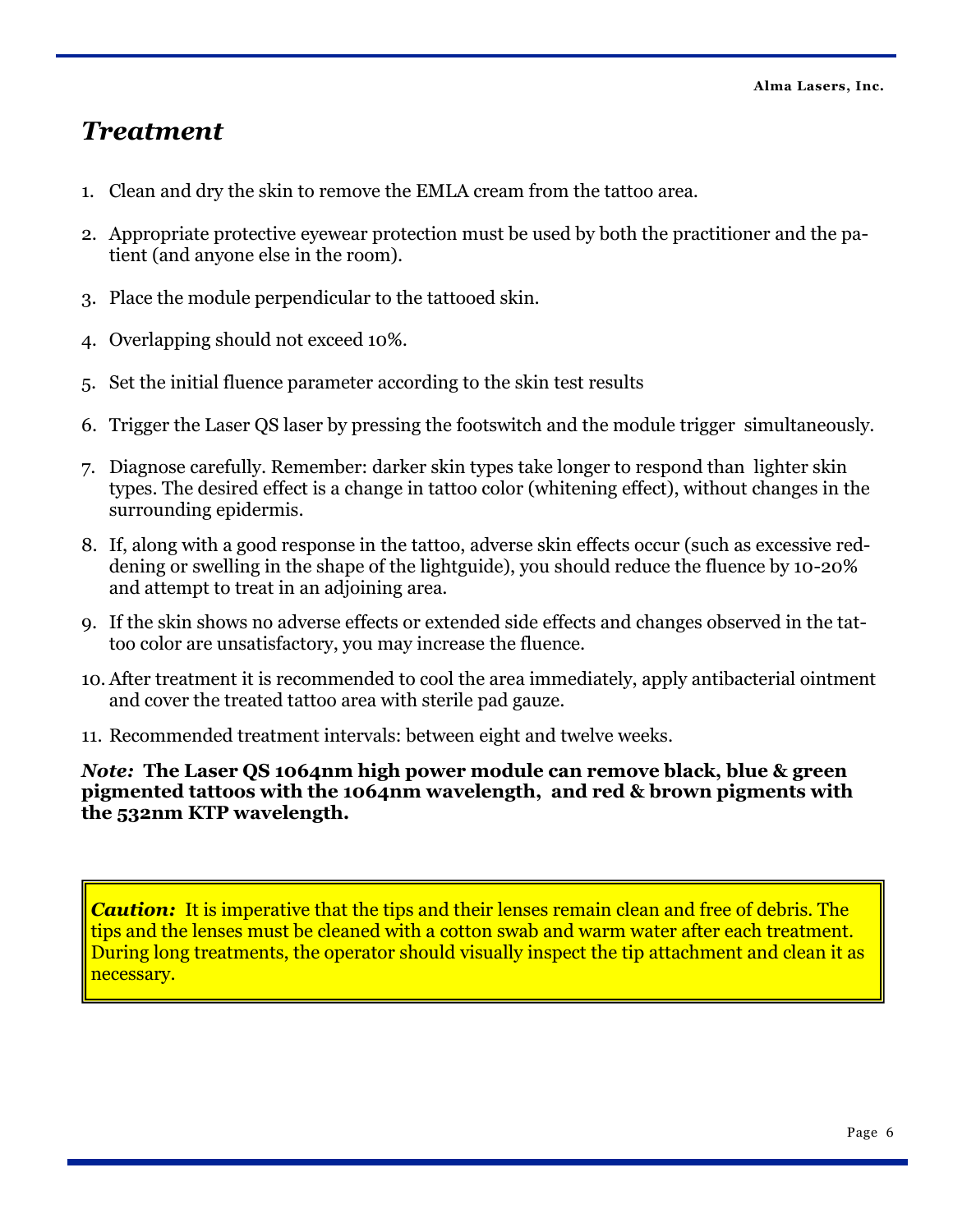# *Suggested Setup Parameters*

| <b>Skin Type</b> | <b>Spot Size</b> | <b>Wavelength</b> | <b>Pulse Repetition</b><br><b>Rate (Hz)</b> | Energy $(mJ/P)$ |
|------------------|------------------|-------------------|---------------------------------------------|-----------------|
| <b>I-IV</b>      | $3 \text{ mm}$   | 1064nm            | 1,2,4                                       | 500-800         |
| I-VI             | $5 \text{ mm}$   | 1064nm            | 1,2,4                                       | 600-1000        |

#### *Suggested Setup Parameters for Blue, Black & Green Tattoos*

#### *Suggested Setup Parameters for Red Tattoos*

| <b>Skin Type</b> | <b>Wavelength</b> | <b>Pulse Repetition</b><br>Rate (Hz) | Energy $(mJ/P)$ |
|------------------|-------------------|--------------------------------------|-----------------|
| 18111            | $532$ nm KTP      | 1,2,4                                | 500-800         |
| <b>IV-VI</b>     | 532nm KTP         | 1,2,4                                | 500-600         |

#### *Post-Treatment Care*

- Apply a layer of Polysporin ointment, Petrolatum, or Bacitracin, beneath a dressing of nonstick gauze and paper tape.
- Instruct the patient to change the dressing twice daily after first gently cleansing the area with soap and water; continue until re-epithelialized.
- Keep the area moist with antibiotic ointment at all times.
- Apply Aloe Vera gel for soothing.
- Avoid direct exposure to the sun on the treatment area; use UVA/UVB sun blockers.